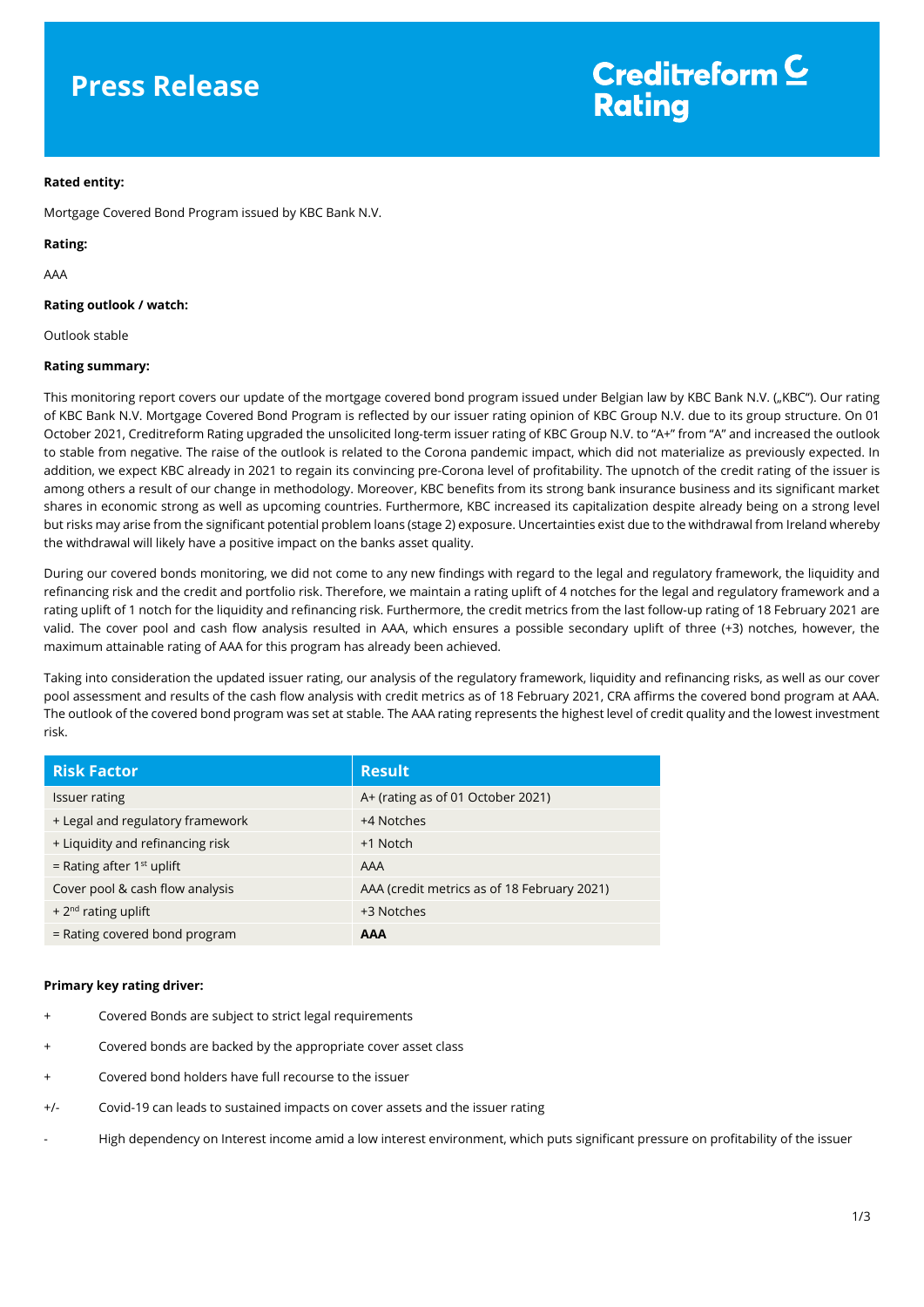## **Press Release**

# Creditreform  $\subseteq$ **Rating**

#### **Rating sensitivities:**

Best-case scenario: In this scenario, the base case assumptions remained stable, resulting in a cover pool rating of AAA.

Worst-case scenario: In this scenario, we (ceteris paribus) reduced recoveries by 50% and increased credit risk by 50%, resulting in a cover pool rating of BBB. This would not affect the 2nd rating uplift, still resulting in a rating of AAA for the covered bond program.

#### **ESG-criteria:**

CRA generally takes ESG-relevant factors (environmental, social and governance) into account when assessing Covered Bond ratings. Overall, ESG factors have a significant impact on the current rating of this Covered Bond program. CRA identifies governance factors, in particular, to have a highly significant impact on Covered Bond ratings. Since Covered Bonds are subject to strict legal requirements, regulatory risk plays an important role in assessing the credit rating.

The Belgian Covered Bond legislation defines clear rules to mitigate risks in particular regarding insolvency remoteness, investor's special claim vis-à-vis other creditors, among other provisions. Furthermore, it foresees clear defined asset eligibility criteria with soft LTV limits. On the other hand, Belgian legal framework does stipulate a special cover pool monitor independent from the issuer. Additionally, Risk management and internal controls as well as the macro-economic factors such as hedging strategies, interest rates and yield curve are considered to have a highly significant impact on the assessment of the credit rating. Other individual factors with a potential key rating influence were not identified, and therefore did not affect the final rating.

On the subject of ESG (environment, social and governance), Creditreform Rating AG has published the basic document ("The Impact of ESG Factors on Credit Ratings"), which is available on the homepage under the following link:

<https://creditreform-rating.de/en/about-us/regulatory-requirements.html>

#### **Rating Date / disclosure to rated entity / maximum validity:**

November 11, 2021 / November 11, 2021 / January 1, 2050

Between the disclosure of the credit rating to the rated entity and the public disclosure, no amendments were made to the credit rating.

### **Initial rating date / rating:**

February 20, 2019 / AAA - Outlook stable

## **Lead-analyst – position / Person approving (PAC):**

AFM Kamruzzaman (Lead) – Analyst

Artur Kapica (PAC) – Senior Analyst

### **Name & address of legal entity:**

Creditreform Rating AG, Europadamm 2-6, 41460 Neuss, Germany

### **Status of solicitation:**

The rating is an unsolicited rating. The degree of participation was as follows:

With Rated Entity or Related Third Party Participation: No

With Access to Internal Documents: No

With Access to Management: No

## **Rating methodology / Version / Date of application / Link:**

[Rating Criteria and Definitions, Version 1.3, January 2018](https://creditreform-rating.de/en/about-us/regulatory-requirements.html?file=files/content/downloads/Externes%20Rating/Regulatorische%20Anforderungen/EN/Ratingmethodiken%20EN/CRAG%20Rating%20Criteria%20and%20Definitions.pdf)

[Technical Documentation Portfolio Loss Distributions, Version 1.4, July 2018](https://creditreform-rating.de/en/about-us/regulatory-requirements.html?file=files/content/downloads/Externes%20Rating/Regulatorische%20Anforderungen/EN/Ratingmethodiken%20EN/Technical%20Documentation%20Portfolio%20Loss%20Distributions.pdf)

[Rating Methodology Covered Bonds, Version 1.0, July 2017](https://creditreform-rating.de/en/about-us/regulatory-requirements.html?file=files/content/downloads/Externes%20Rating/Regulatorische%20Anforderungen/EN/Ratingmethodiken%20EN/Rating%20Methodology%20Covered%20Bonds.pdf)